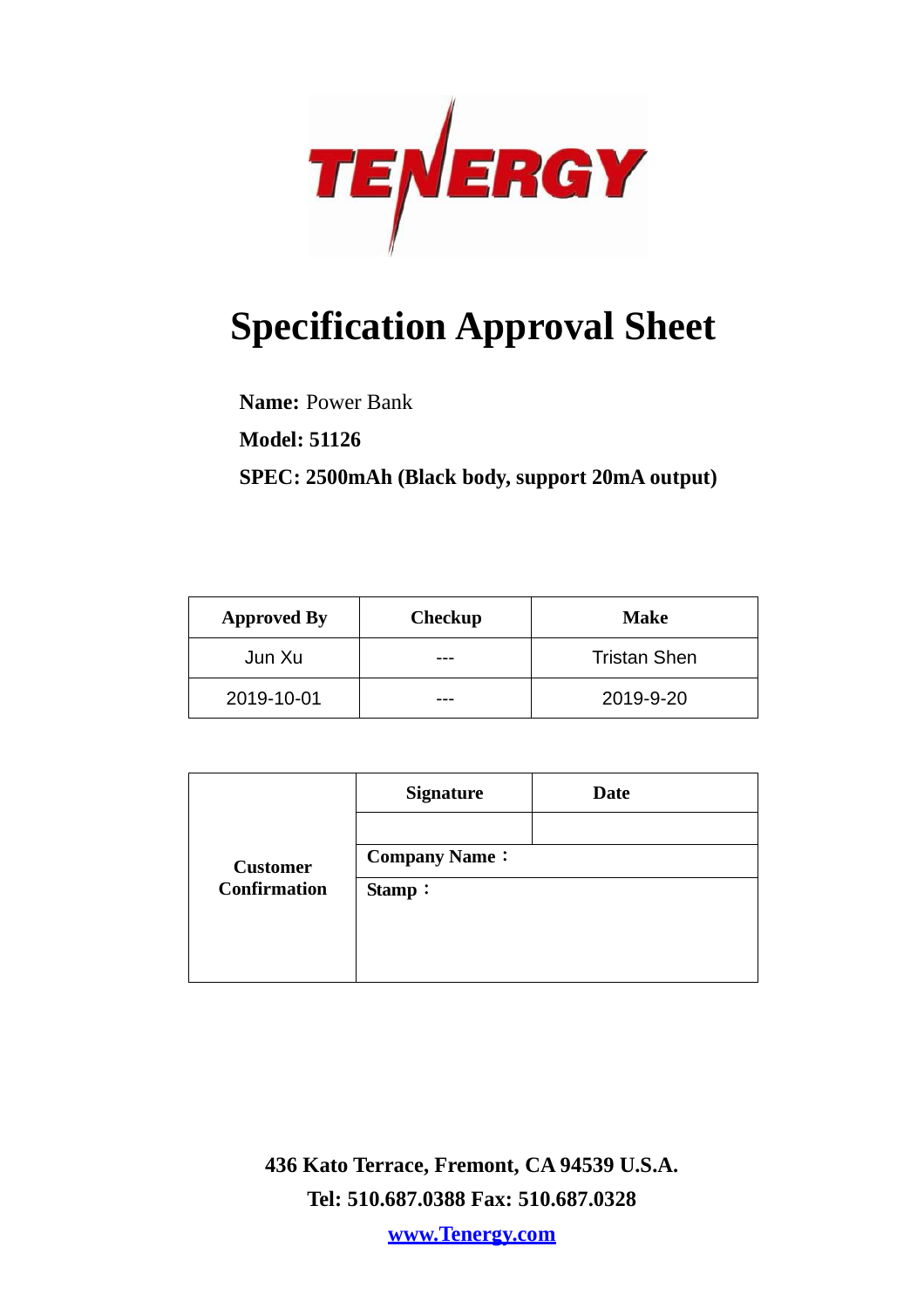

# Amendment Records

| <b>Revision</b> | Description | <b>Issued Date</b> | <b>Approved By</b>                                |
|-----------------|-------------|--------------------|---------------------------------------------------|
| ${\rm A0}$      | New release | 2019-10-01         | $\mathop{\text{Jun}}\nolimits \mathop{\text{Xu}}$ |
|                 |             |                    |                                                   |
|                 |             |                    |                                                   |
|                 |             |                    |                                                   |
|                 |             |                    |                                                   |
|                 |             |                    |                                                   |
|                 |             |                    |                                                   |
|                 |             |                    |                                                   |
|                 |             |                    |                                                   |
|                 |             |                    |                                                   |
|                 |             |                    |                                                   |
|                 |             |                    |                                                   |
|                 |             |                    |                                                   |
|                 |             |                    |                                                   |
|                 |             |                    |                                                   |
|                 |             |                    |                                                   |
|                 |             |                    |                                                   |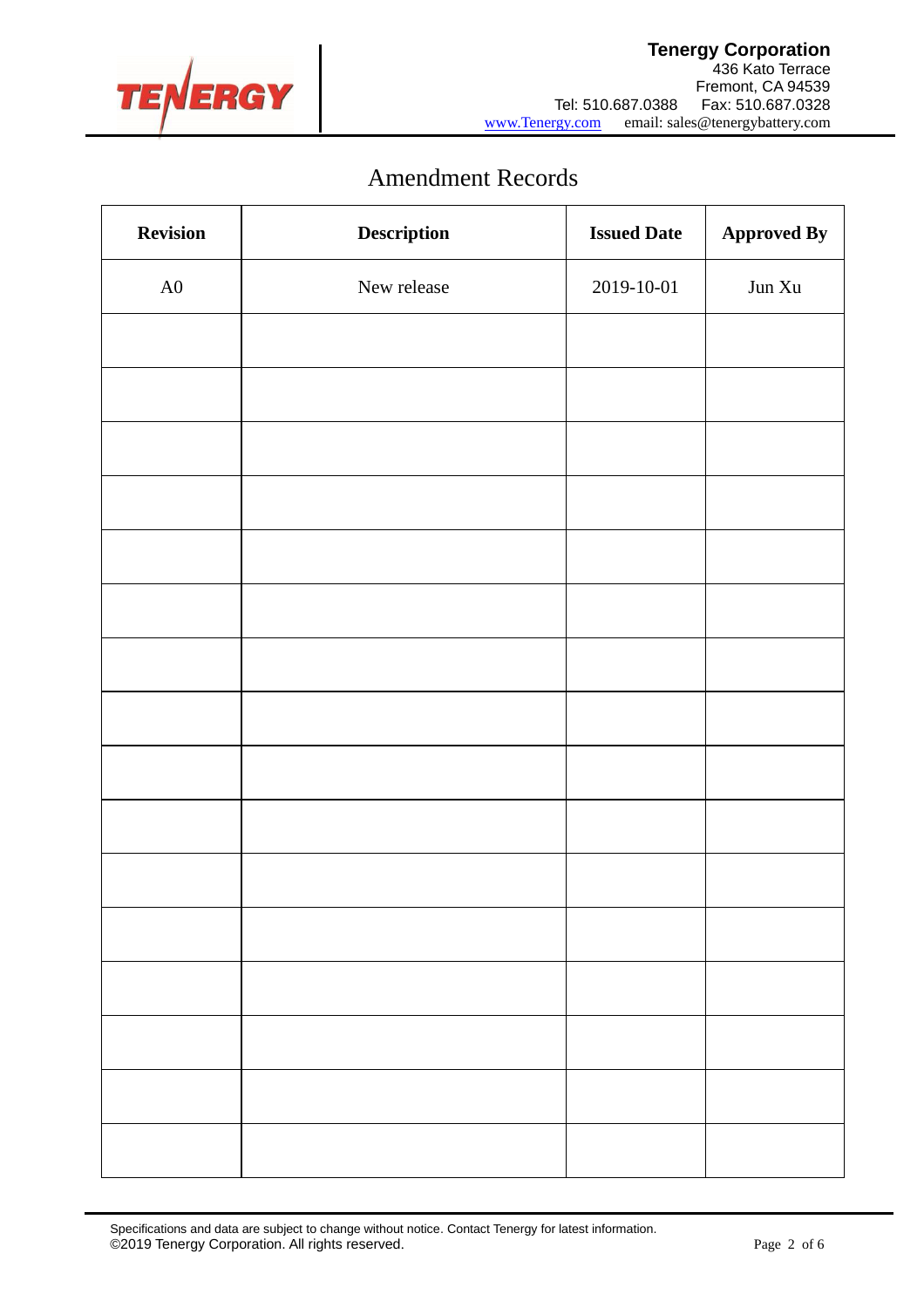

#### **1 Scope**

This document describes the performance characteristics for Power Bank produced by Tenergy Corporation.

#### **2 Product type and model number**

#### **2.1 Product type**

Power Bank

### **2.2 Model number 51126**

2500mAh (Black body, support 20mA discharge current)

#### **3 Product Structure**

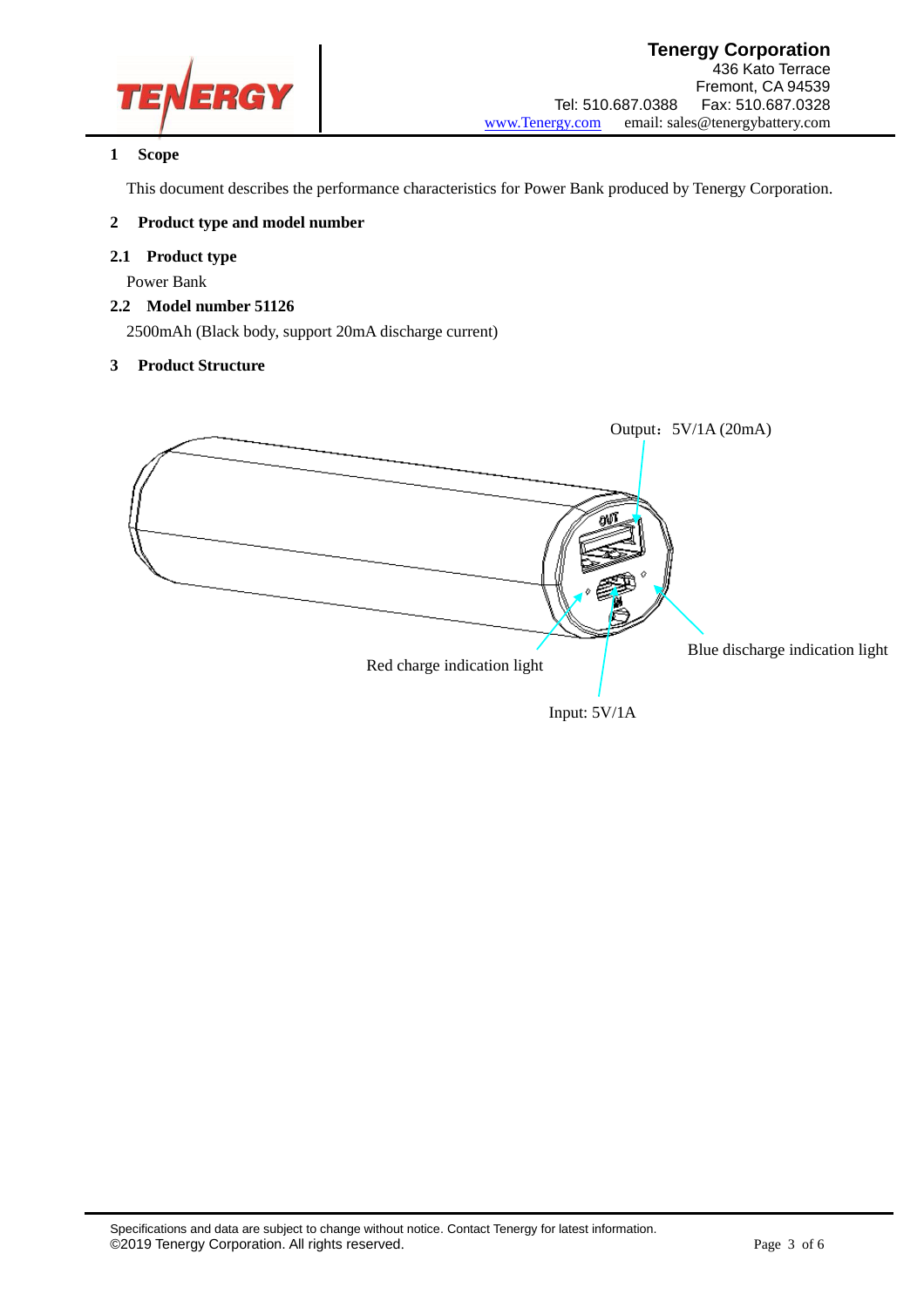

### **4 Specification**

| NO. | Item                | Specifications                          |  |
|-----|---------------------|-----------------------------------------|--|
| 4.1 | Input               | 5.0V/1A                                 |  |
| 4.2 | Output              | 5.0V/1A (Support 20mA output)           |  |
| 4.3 | Working type        | DC-DC                                   |  |
| 4.4 | Capacity            | $2500$ m $Ah$                           |  |
| 4.5 | Nominal Voltage     | 3.6V                                    |  |
| 4.6 | Weight              | Approx.: 60g                            |  |
| 4.7 | Working temperature | Charge: 0°C~45°C<br>Discharge: 0°C~45°C |  |
| 4.8 | Storage temperature | $-10^{\circ}$ C $\sim$ 50 $^{\circ}$ C  |  |
| 4.9 | Humidity            | $\leq 75\%$ RH                          |  |

## **5 Electrical Specification**

| 1              | <b>Input Specification</b>               |                |      |                     |  |
|----------------|------------------------------------------|----------------|------|---------------------|--|
| NO.            | Item                                     | Specifications | Unit | Remark              |  |
| 5.1.1          | Rated Input voltage                      | 5.0            | Vdc  | $+0.1/-0.1$         |  |
| 5.1.2          | <b>Constant Current Charging current</b> | 1000 (SOC<75%) | mA   | $+300/-500$         |  |
| 5.1.3          | Charging stop current                    | 150            | mA   | ±50                 |  |
| 5.1.4          | Charging voltage range (input)           | 5V±0.25V       | Vdc  |                     |  |
| $\overline{2}$ | <b>Output Specification</b>              |                |      |                     |  |
| NO.            | Item                                     | Specifications | Unit | Remark              |  |
| 5.2.1          | Open circuit voltage                     | 5.0            | Vdc  | $+0.3/-0.1$         |  |
| 5.2.2          | Max output voltage (with load)           | 5.0            | Vdc  | $+0.2/-0.3$         |  |
| 5.2.3          | Rated output current                     | Out: 1A        | A    | Support 20mA output |  |
| 5.2.4          | Over current                             | 1.6A           | A    | $\pm 0.3$           |  |
| 5.2.5          | Over current protection                  | Cut off output |      |                     |  |
| 3              | PCM Specification                        |                |      |                     |  |
| NO.            | Item                                     | Specifications | Unit | Remark              |  |
| 5.3.1          | Over voltage protection                  | 4.275          | Vdc  | $+25mV-50mV$        |  |
| 5.3.2          | Over voltage recover                     | 4.1            | Vdc  | $\pm 0.05V$         |  |
| 5.3.3          | Over discharge protection                | 2.5            | Vdc  | $\pm 75$ mV         |  |
| 5.3.4          | Over discharge recover                   | 3.10           | Vdc  | $\pm 0.10$          |  |
| 5.3.5          | Short circuit protection                 | Cut off output |      |                     |  |

Specifications and data are subject to change without notice. Contact Tenergy for latest information. ©2019 Tenergy Corporation. All rights reserved. example the contract of 6 of 6 page 4 of 6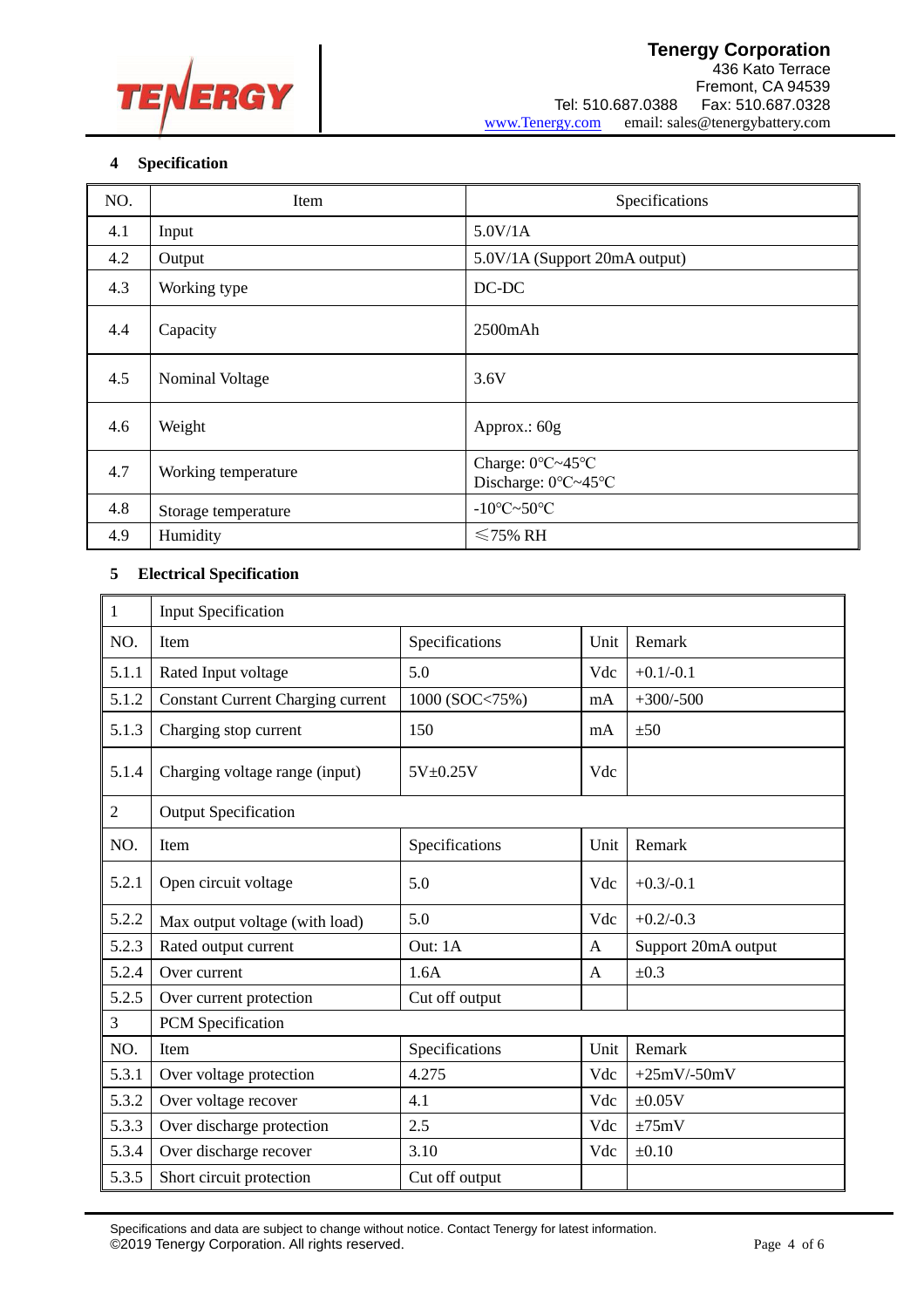

#### **Tenergy Corporation** 436 Kato Terrace Fremont, CA 94539 Tel: 510.687.0388 Fax: 510.687.0328<br>www.Tenergy.com email: sales@tenergybattery.com email: sales@tenergybattery.com

| 5.3.6 | Self discharge           | < 100                    | uA   |                                                             |
|-------|--------------------------|--------------------------|------|-------------------------------------------------------------|
| 4     | Button and SOC indicator |                          |      |                                                             |
| NO.   | Item                     | Specifications           | Unit | Remark                                                      |
| 5.4.1 | In Charging              | $0\% \le 100\%$<br>100\% |      | $``\cap"$<br>stands for blink<br>" o " stands for always on |
| 5.4.2 | In discharging           | $1\% \leq 100\%$<br>0%   |      | " stands for always on<br>$\lq \cap$ "<br>stands for off    |

#### **6 Battery cell specification**

#### **6.1 Charge/Discharge function**

| No.                                                 | Item               | Test methods and condition                                                                                                           | Criteria                                |
|-----------------------------------------------------|--------------------|--------------------------------------------------------------------------------------------------------------------------------------|-----------------------------------------|
| 6.1.1                                               | Standard charge    | $CC: 0.2C$ to $4.2V$<br>CV: 4.2V until the current $\leq 0.01C$                                                                      |                                         |
| 6.1.2                                               | Capacity           | After standard charge, 0.2C discharge to 2.75V                                                                                       | $\geq$ 2480mAh                          |
|                                                     |                    | One cycle stands for 1 full charge/discharge cycle.                                                                                  |                                         |
| 6.1.3                                               | Cycle life         | When the discharge capacity is less than 80% of the original<br>capacity, the cycles will be this cell's cycle life                  | $\geq$ 300 cycles                       |
| High/Low<br>6.1.4<br>temperature<br>discharge specs |                    | standard charge, discharge the cell at different<br>After                                                                            | Discharge at $-10^{\circ}$ C<br>$>70\%$ |
|                                                     |                    | temperature (0.2C to 2.75V), and compare the discharge SOC.                                                                          | Discharge at 55°C<br>$>90\%$            |
| 6.1.5                                               | Self discharge     | After standard charge, store the battery cell at $25^{\circ}C \pm 2^{\circ}C$ for<br>30days. and discharge at 0.2C current to 2.75V. | Left capacity $\geq 90\%$               |
| 6.1.6                                               | Impedance          | After standard charge, test with AC 1KHz.                                                                                            | $\leq 60$ m $\Omega$                    |
| 6.1.7                                               | Nominal<br>Voltage | Rated                                                                                                                                | 3.6V                                    |

#### **6.2 Safety Specification**

| No.   | <b>Item</b>    | Test methods and condition                                                                       | Criteria                 |
|-------|----------------|--------------------------------------------------------------------------------------------------|--------------------------|
| 6.2.1 | Over charge    | After fully charged, continue charging with CC 0.5C for<br>24hours                               | No explosion, no<br>fire |
| 6.2.2 | Over discharge | After discharge to 2.75V, connect the battery with $10\Omega$ load and<br>discharge for 24 hours | No explosion, no<br>fire |
| 6.2.3 | Shor circuit   | After fully charge, connect the battery with $0.1\Omega$ load and short<br>for 24 hours          | No explosion, no fire.   |